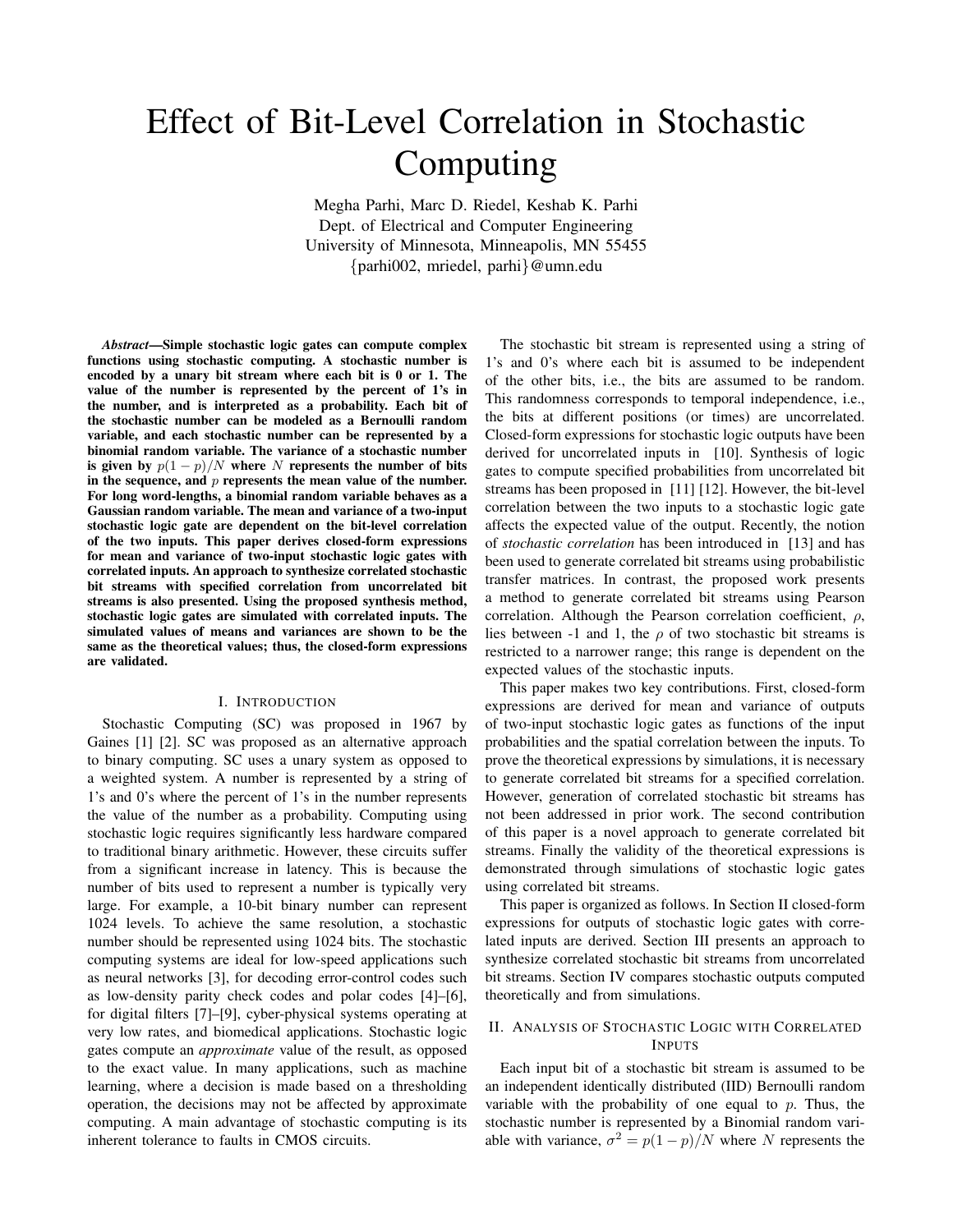number of bits in the word. Thus, the variance is maximum at  $p = 0.5$  and is minimum at  $p = 0$  or  $p = 1$ .



Fig. 1: An example of multiplication using an AND gate

Correlation in bit streams alters the expected output of a stochastic logic circuit from that with independent bit streams. This will be discussed further in this section. Consider the multiplication of two stochastic numbers,  $X_1$  and  $X_2$  using an AND gate as shown in Figure 1. The probabilities of the two bit streams, denoted as  $p_1$  and  $p_2$ , are assumed to be 0.5 and 0.3333, with word-length of 6 bits. Let  $Y$  denote the output. If  $X_1$  and  $X_2$  are uncorrelated, the output probability is given by  $E(Y) = p_1 \times p_2$ . In this example the output value is 0.1666. If the bits of the two inputs are correlated, the expected value of the output can be derived from the definition of the *bit-level* correlation coefficient:

$$
\rho = \frac{E(Y) - p_1 p_2}{\sigma_1 \sigma_2} \tag{1}
$$

where  $p_1$  and  $p_2$  represent the mean values of the two stochastic inputs  $X_1$  and  $X_2$ , and  $\sigma_1$  and  $\sigma_2$ , respectively, represent the *bit-level* standard deviations of  $X_1$  and  $X_2$ . The expected value of the output,  $Y$ , is given by:

$$
E(Y) = E(X_1 X_2)
$$
  
=  $p_1 p_2 + \rho \sigma_1 \sigma_2$   
=  $p_1 p_2 + \rho \sqrt{p_1 p_2 (1 - p_1)(1 - p_2)}$  (2)

If the two bit-streams,  $X_1$  and  $X_2$  are identical, then  $p_1 =$  $p_2$  and  $\rho$  is one, and  $E(Y) = p_1 = p_2$ .

Consider a two-input OR gate with uncorrelated inputs. The mean value of its output is given by  $p_1 + p_2 - p_1 p_2$  where  $p_1$ and  $p_2$ , respectively, represent the expected values of  $X_1$  and  $X_2$ . If  $X_1$  and  $X_2$  are correlated with correlation coefficient  $\rho$ , using (1), the mean output of the OR gate can be calculated as:

$$
E(Y) = E(X_1 + X_2 - X_1 X_2)
$$
  
=  $p_1 + p_2 - p_1 p_2 - \rho \sigma_1 \sigma_2$ . (3)

The expected output of an XOR gate can be similarly computed as:

$$
E(Y) = p_1 + p_2 - 2p_1p_2 - 2\rho\sigma_1\sigma_2.
$$

The output of a MUX is unaffected by correlation of input signals. Let the input signals be denoted as  $X_1$  and  $X_2$ , and the select signal be denoted as  $X_3$ . Let the stochastic values of these three signals be, respectively, given by  $p_1$ ,  $p_2$ , and  $p_3$ . The mean output of the MUX, Y is given by:

$$
E(Y) = p_1 - p_1 p_3 + p_2 p_3. \tag{4}
$$

Although the mean output is unaffected by correlation between  $X_1$  and  $X_2$ , it can be affected by the correlation between the control signal,  $X_3$ , and either or both input signals,  $X_1$  or  $X_2$ .

The mean outputs of other stochastic logic gates can be derived in a similar manner. Table I lists the mean outputs of various stochastic logic gates without and with input correlation.

## III. SYNTHESIZING CORRELATED BIT STREAMS

To verify the results of Table I, it is necessary to synthesize two correlated bit streams for specified mean values and correlation coefficient. An approach to synthesize correlated stochastic bit streams from uncorrelated bit streams is presented in this section.

Let  $p_1$ ,  $p_2$  and  $\rho$ , respectively, represent the mean values of stochastic numbers  $X_1$ ,  $X_2$ , and their *bit-level* correlation coefficient. A joint probability mass function (pmf) of  $X_1$  and  $X_2$  is described in Table II, where the only unknown is a. The parameter a describes the probability that  $X_1 = 1$  and  $X_2 = 1$ , and can be derived from the correlation coefficient,  $\rho$ .

TABLE II: The joint Probability Mass Function (PMF) for  $X_1$ and  $X_2$ 

| Input Signal       | Probability               |
|--------------------|---------------------------|
| $x_1 = 0, x_2 = 0$ | $\lambda - p_1 - p_2 + a$ |
| $x_1 = 0, x_2 = 1$ | $p_2-a$                   |
| $x_1 = 1, x_2 = 0$ | $p_1-a$                   |
| $x_1 = 1, x_2 = 1$ |                           |

Since all values in Table II represent probabilities, these must be non-negative. This is guaranteed by the constraints:

- $a > 0$
- $\bullet \ \ a < p_2$
- $\bullet \ \ a < p_1$
- $a > p_1 + p_2 1$

From the definition of the *bit-level* correlation coefficient,  $\rho$ , given by:

$$
\rho = \frac{a - p_1 p_2}{\sigma_1 \sigma_2} \tag{5}
$$

the parameter  $a$  can be obtained as:

$$
a = p_1 p_2 + \rho \sigma_1 \sigma_2 \tag{6}
$$
  
=  $p_1 p_2 + \rho \sqrt{p_1 p_2 (1 - p_1)(1 - p_2)}$ .

Note that although the correlation coefficient,  $\rho$ , lies between  $-1$  and 1, the above constraints limit the allowable range of  $\rho$ . For example, if  $p_1 = .3$ , and  $p_2 = 0.8$ , the range of *a* is constrained to the range [0.1, 0.3]. This limits the range of  $\rho$  to  $[-0.7638, 0.3273]$ .

The two correlated stochastic bit streams,  $X_1$  and  $X_2$ , can be synthesized from two uncorrelated bit streams, denoted as  $R_1$  and  $R_2$ , where each bit of  $R_1$  and  $R_2$  is a uniform random variable between 0 and 1. The proposed approach makes use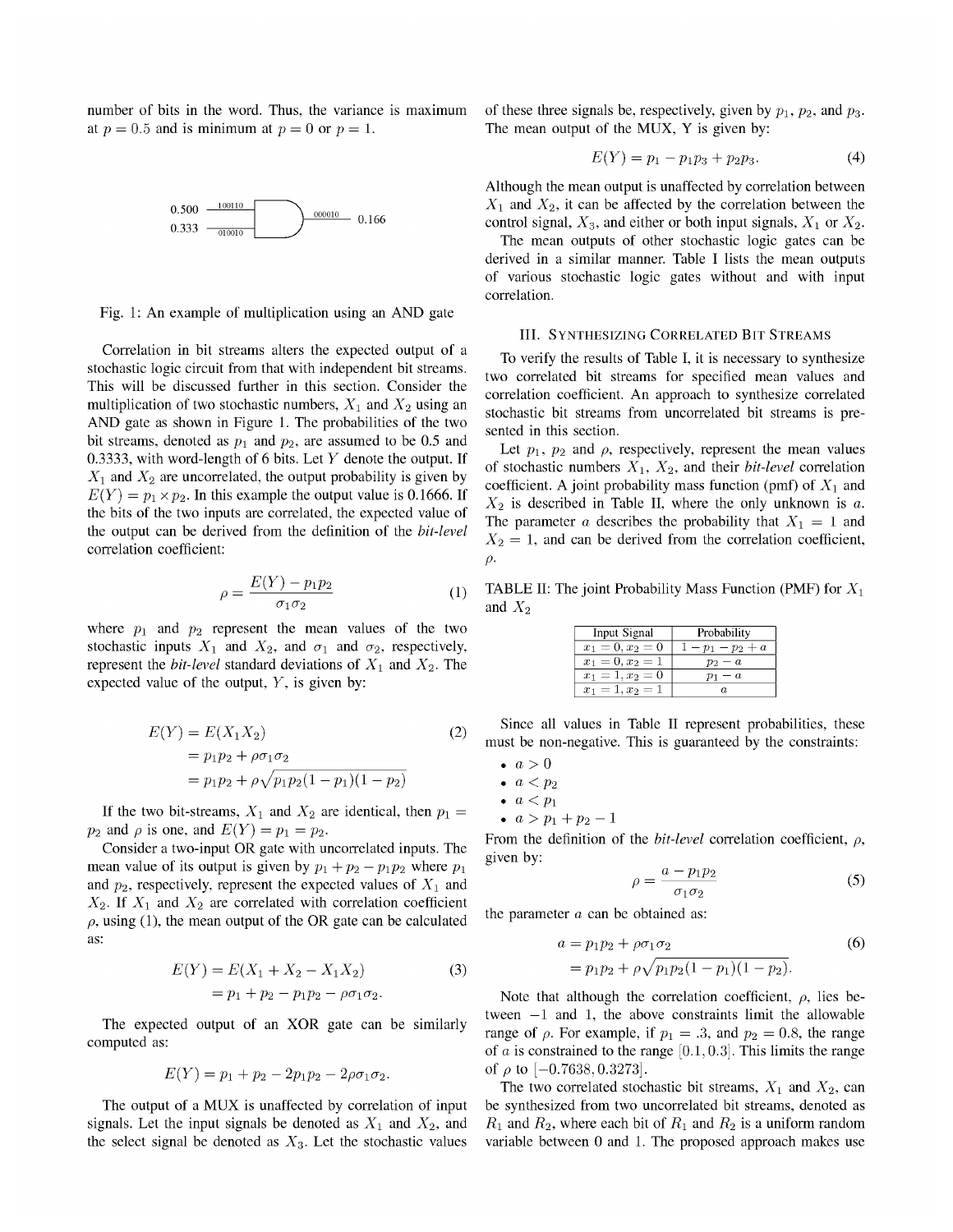| Gate type                                      | Independent               | Correlated                                     |
|------------------------------------------------|---------------------------|------------------------------------------------|
| <b>AND</b>                                     | $p_1p_2$                  | $p_1p_2+\rho\sigma_1\sigma_2$                  |
| AND $(X_1$ inverted)                           | $p_2(1-p_1)$              | $p_2 - p_1 p_2 - \rho \sigma_1 \sigma_2$       |
| <b>NAND</b>                                    | $1-p_1p_2$                | $1 - p_1 p_2 - \rho \sigma_1 \sigma_2$         |
| OR                                             | $p_1 + p_2 - p_1 p_2$     | $p_1 + p_2 - p_1 p_2 - \rho \sigma_1 \sigma_2$ |
| OR $(X_1$ inverted)                            | $p_2+(1-p_1)-p_2(1-p_1)$  | $1-p_1+p_1p_2+\rho\sigma_1\sigma_2$            |
| <b>NOR</b>                                     | $(1-p_1)(1-p_2)$          | $1-p_1-p_2+p_1p_2+\rho\sigma_1\sigma_2$        |
| <b>XOR</b>                                     | $p_1 + p_2 - 2p_1p_2$     | $p_1 + p_2 - 2p_1p_2 - 2\rho\sigma_1\sigma_2$  |
| XOR $(X_1$ inverted)                           | $1-p_1-p_2+2p_1p_2$       | $1-p_1-p_2+2p_1p_2+2\rho\sigma_1\sigma_2$      |
| <b>XNOR</b>                                    | $1-p_1-p_2+2p_1p_2$       | $1-p_1-p_2+2p_1p_2+2\rho\sigma_1\sigma_2$      |
| MUX $(X_3$ select signal)                      | $p_1-p_1p_3+p_2p_3$       | $p_1 - p_1 p_3 + p_2 p_3$                      |
| MUX ( $X_3$ select signal with $X_1$ inverted) | $1-p_1-p_3+p_1p_3+p_2p_3$ | $1-p_1-p_3+p_1p_3+p_2p_3$                      |

TABLE I: Closed form Expressions for Single Input Gates

of marginal probability and conditional marginal probability. First  $R_1$  is used to generate  $X_1$  using marginal probability of  $X_1$ . Then,  $X_2$  is generated from  $R_2$  using conditional marginal probability of  $X_2$  conditioned to selection of  $X_1$ . The approach to generating  $X_1$  follows the principle of stochastic number generator (SNG). If the probability of first uncorrelated bit stream,  $R_1$ , is greater then  $p_1$ , then  $X_1 = 0$ , otherwise  $X_1 = 1$ .  $X_2$  is synthesized by using the conditional probability of  $X_2$  given  $X_1$ , which is:

$$
P(X_2|X_1) = \frac{P(X_1, X_2)}{P(X_1)}.
$$
\n(7)

Assume that  $X_1 = 1$  is given. we obtain  $P(X_2 = 1 | X_1 =$ 1) =  $a/p_1$ . If  $R_2 > a/p_1$ , then  $X_2 = 0$ . Otherwise,  $X_2 = 1$ . Given that  $X_1 = 0$  is generated, the conditional probability will be  $P(X_2 = 1 | X_1 = 0) = (p_2 - a)/(1 - p_1)$ . Then  $X_2 = 0$  if  $R_2 > (p_2 - a)/(1 - p_1)$ . Otherwise  $X_2 = 1$ . Figure 2 shows the decision tree to synthesize two correlated stochastic bit steams with specified  $p_1$ ,  $p_2$  and  $\rho$ . Every bit of two stochastic sequences is generated using this decision tree.

#### **IV. SIMULATION RESULTS**

Stochastic bit streams with and without correlation are input stochastic logic gates. The difference in their outputs is referred as *Deviation D*. Using Monte Carlo experiments, a histogram of  $D$  is constructed and its mean and standard deviation are obtained from simulation. These are then compared with theoretical values predicted from Table I.

TABLE III: Error Analysis

| Gate type | Error                     |
|-----------|---------------------------|
| AND       | $\rho\sigma_1\sigma_2$    |
| NAND      | $-\rho\sigma_1\sigma_2$   |
| OR        | $-\rho\sigma_1\sigma_2$   |
| NOR       | $\rho\sigma_1\sigma_2$    |
| XOR       | -2 $\rho\sigma_1\sigma_2$ |
| XNOR      | $2\rho\sigma_1\sigma_2$   |

The mean values of the deviation for each gate are shown in Table III. This deviation is found by subtracting expected values with correlation from without using Table I. The standard deviation can be computed as a function of the length of the bit stream. Consider an AND gate as an example. Let the two mean values be given by  $0.4$  and  $0.5$  and the correlation

coefficient be given by  $0.2$ . The mean value of the output is simulated with and without correlation for a word-length of 100 bits with 2000 Monte Carlo runs. Figure 3 illustrates the histogram of the output value for correlated inputs.



Fig. 3: The histogram for a 100 bits and 2000 experiments for independent bit streams.



Fig. 4: The histogram shows the error of the correlated bit streams.

The expected output for the AND gate with correlated inputs is given by:

$$
\hat{y} = p_1 p_2 + \rho \sigma_1 \sigma_2 = 0.2 + 0.2 \times \frac{\sqrt{0.4 \times 0.5 \times 0.6 \times 0.5}}{100} = .2489
$$

Using  $(8)$ :

$$
E(Deviation) = \hat{y} - y = .2489 - .2 = .0489
$$
 (8)

This can also be written as:

$$
E(Deviation) = p_1 p_2 + \rho \sigma_1 \sigma_2 - p_1 p_2 = \rho \sigma_1 \sigma_2 \tag{9}
$$

The standard deviation of the Deviation can be calculated using  $\sqrt{p(1-p)/N}$  using  $p = 0.2489$  and  $N = 100$ , and is given by 0.0432. The Deviation histogram is shown in Fig. 4. This histogram is in agreement with the predicted value.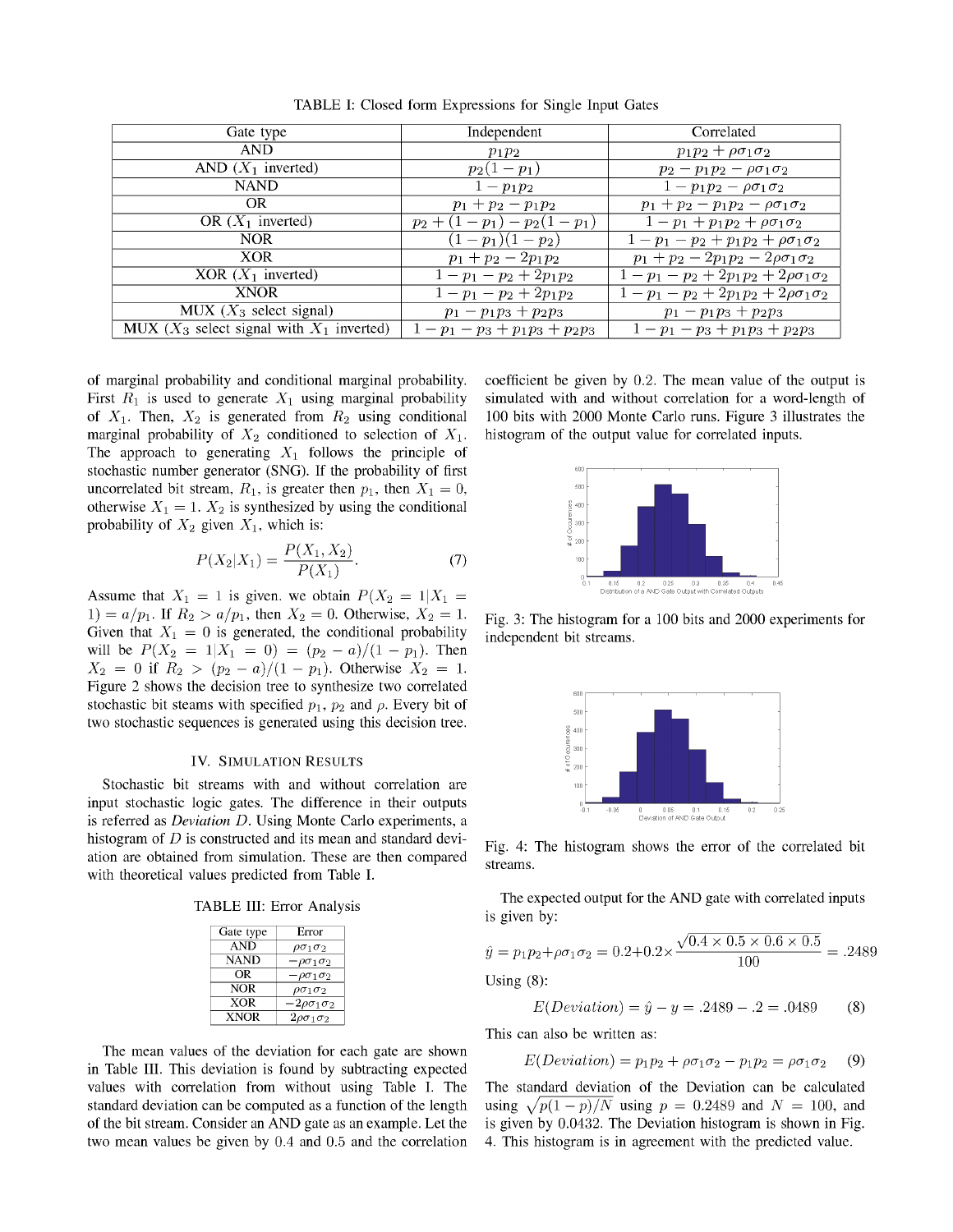

Fig. 2: Method of synthesizing two correlated bit streams.

#### V. ANALYSIS OF TWO-LEVEL STOCHASTIC LOGIC

This section illustrates theoretical computation of mean output of two-level stochastic logic circuits with correlated inputs. Consider the two-level stochastic logic example shown in Figure 5. In this figure,  $X_2$  is a common input to the two AND gates in the first level. We also assume  $x_2$  to be independent of  $x_1$  and  $x_3$ . Let  $x_1$  and  $x_3$  be correlated with a correlation coefficient  $\rho$ . Let  $X_1$ ,  $X_2$ , and  $X_3$  have probabilities of  $p_1$ ,  $p_2$ , and  $p_3$ , respectively. Using Figure 5, we can find the  $E(Z)$  by the following derivation:

$$
E(Y_1) = E(X_1 X_2) = p_1 p_2
$$
  

$$
E(Y_2) = E(X_2 X_3) = p_2 p_3
$$

Using the equation for the output of the AND gate with correlation:

$$
E(Z) = E(Y_1 Y_2)
$$
  
=  $p_1 p_2^2 p_3 + \rho_{Y_1 Y_2} \sqrt{p_1 p_2^2 p_3 (1 - p_1 p_2)(1 - p_2 p_3)}$   
=  $p_2 \left( p_1 p_2 p_3 + \rho_{Y_1 Y_2} \sqrt{p_1 p_3 (1 - p_1 p_2)(1 - p_2 p_3)} \right)$ 

Note that the bit-level correlation between  $Y_1$  and  $Y_2$  is given by  $\rho_{Y_1 Y_2}$ . It can be shown that:

$$
\rho_{Y_1Y_2} = \frac{p_1p_3(1-p_2) + \rho\sqrt{p_1p_3(1-p_1)(1-p_3)}}{\sqrt{p_1p_3(1-p_1p_2)(1-p_2p_3)}}
$$

Further note if  $\rho$  is 0, then  $E(Z) = p_1 p_2 p_3$ . Fig. 6 shows a circuit that is equivalent to Fig. 5.

For Figure 6,  $E(Z)$  can be computed as follows:

$$
E(Y_1) = p_1 p_3 + \rho \sqrt{p_1 p_3 (1 - p_1)(1 - p_3)}
$$
  
\n
$$
E(Z) = E(X_2 Y) = p_2 (p_1 p_3 + \rho \sqrt{p_1 p_3 (1 - p_1)(1 - p_3)})
$$
  
\nIf  $\rho$  is 0, then  $E(Z) = p_1 p_2 p_3$ .



Fig. 5: Two-level Stochastic Logic Gate



Fig. 6: Two-level Stochastic Logic Gate

# VI. CONCLUSION

This paper has presented closed-form expressions for mean values of two-input stochastic logic gates with correlated inputs. A method to generate two correlated bit streams has been presented. Simulation results using synthesized correlated bit streams validate the theoretical expressions derived for the mean and variance values. Future work will be directed towards derivation of mean values of three-input logic gates, and for multi-level stochastic logic.

## VII. ACKNOWLEDGMENT

This was supported in parts by an Undergraduate Research Opportunity Program (UROP) from the University of Minnesota, by the National Science Foundation (NSF) Career Award 0845650, and the NSF grant CCF-1319107.